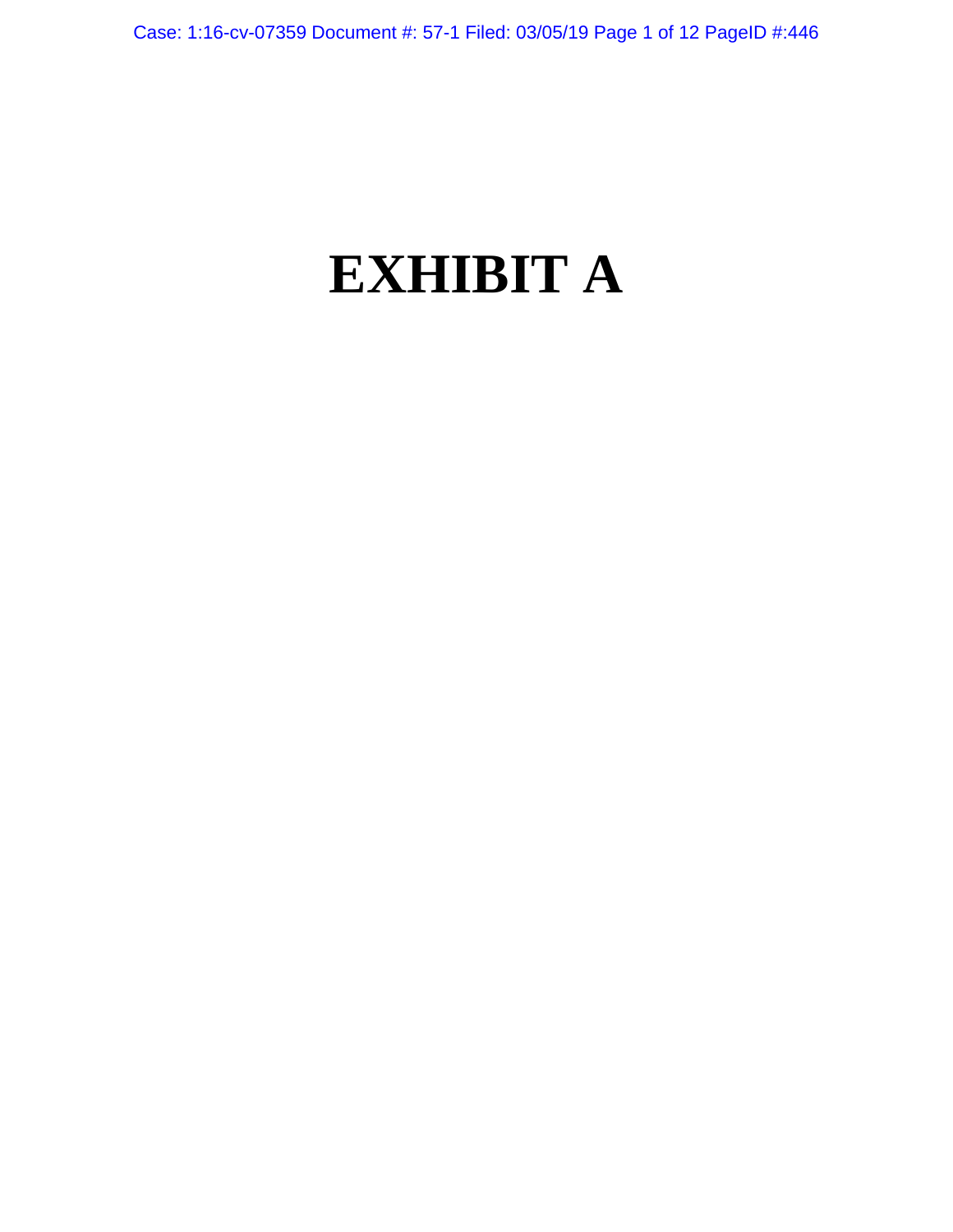Case: 1:16-cv-07359 Document #: 57-1 Filed: 03/05/19 Page 2 of 12 PageID #:447

## **IN THE UNITED STATES DISTRICT COURT NORTHERN DISTRICT OF ILLINOIS EASTERN DIVISION**

| John Doe,       |                                |
|-----------------|--------------------------------|
| Plaintiff,      | Case No. 16-cv-07359           |
| V.              | Judge Rebecca Pallmeyer        |
| Jane Does, 1-3, | Magistrate Judge Michael Mason |
| Defendants.     |                                |

## **BRIEF OF** *AMICUS CURIAE* **THE REPORTERS COMMITTEE FOR FREEDOM OF THE PRESS IN SUPPORT OF EUGENE VOLOKH'S MOTION TO INTERVENE**

Brenden J. Healey MANDELL MENKES LLC One North Franklin, Suite 3600 Chicago, IL 60606 Telephone: (312) 251-1006 Facsimile: (312) 759-2189 *Counsel of record*

Bruce D. Brown Katie Townsend Caitlin V. Vogus THE REPORTERS COMMITTEE FOR FREEDOM OF THE PRESS 1156 15<sup>th</sup> St. NW, Suite 1020 Washington, D.C. 20005 Telephone: (202) 795-9300 Facsimile: (202) 795-9310 *Of counsel*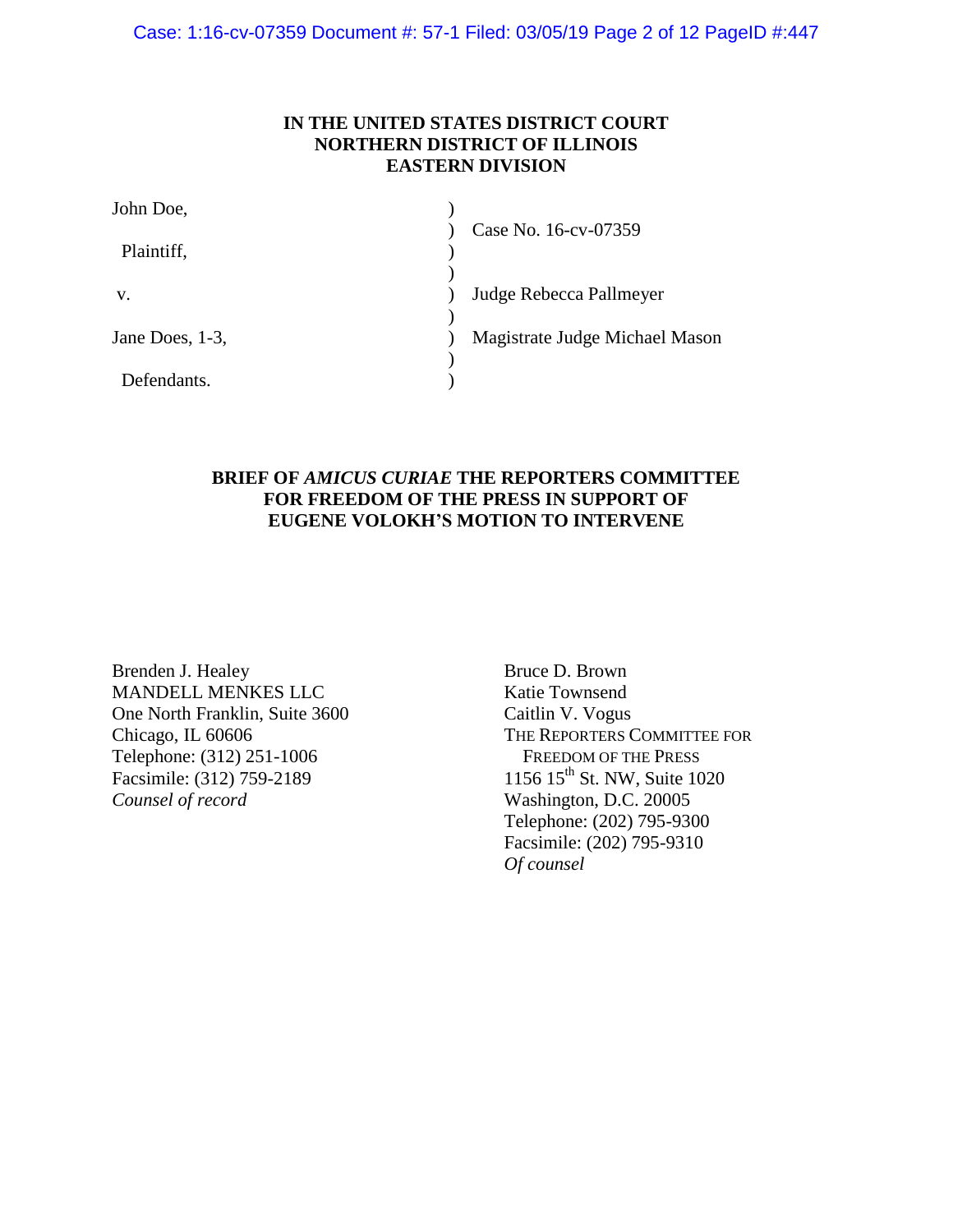# **INTEREST OF** *AMICUS CURIAE***<sup>1</sup>**

*Amicus curiae* is the Reporters Committee for Freedom of the Press (the "Reporters Committee"), an unincorporated nonprofit association of reporters and editors dedicated to defending the First Amendment and newsgathering rights of journalists. The Reporters Committee has a strong interest in ensuring that members of the press and the public are able to assert and vindicate their First Amendment and common law rights of access to judicial proceedings and records, for the benefit of the public.

A rigid timing requirement for third-party motions to intervene for the sole purpose of unsealing court records is inconsistent with controlling precedent and incompatible with our nation's commitment to an open judicial system. Movants seeking unsealing are frequently journalists, news organizations, documentary filmmakers, and others with an interest in informing the public. Imposing a deadline by which they must intervene will create practical difficulties, and will necessarily infringe upon the public's rights of access to information about the functioning of its government. Accordingly, the Reporters Committee submits this *amicus* brief in support of Eugene Volokh's renewed motion to intervene.

 $\overline{a}$ 

<sup>1</sup> The Reporters Committee affirms that no party or counsel for a party authored this brief in whole or in part and that no person other than *amicus curiae*, its members or its counsel has made any monetary contributions intended to fund the preparation or submission of this brief.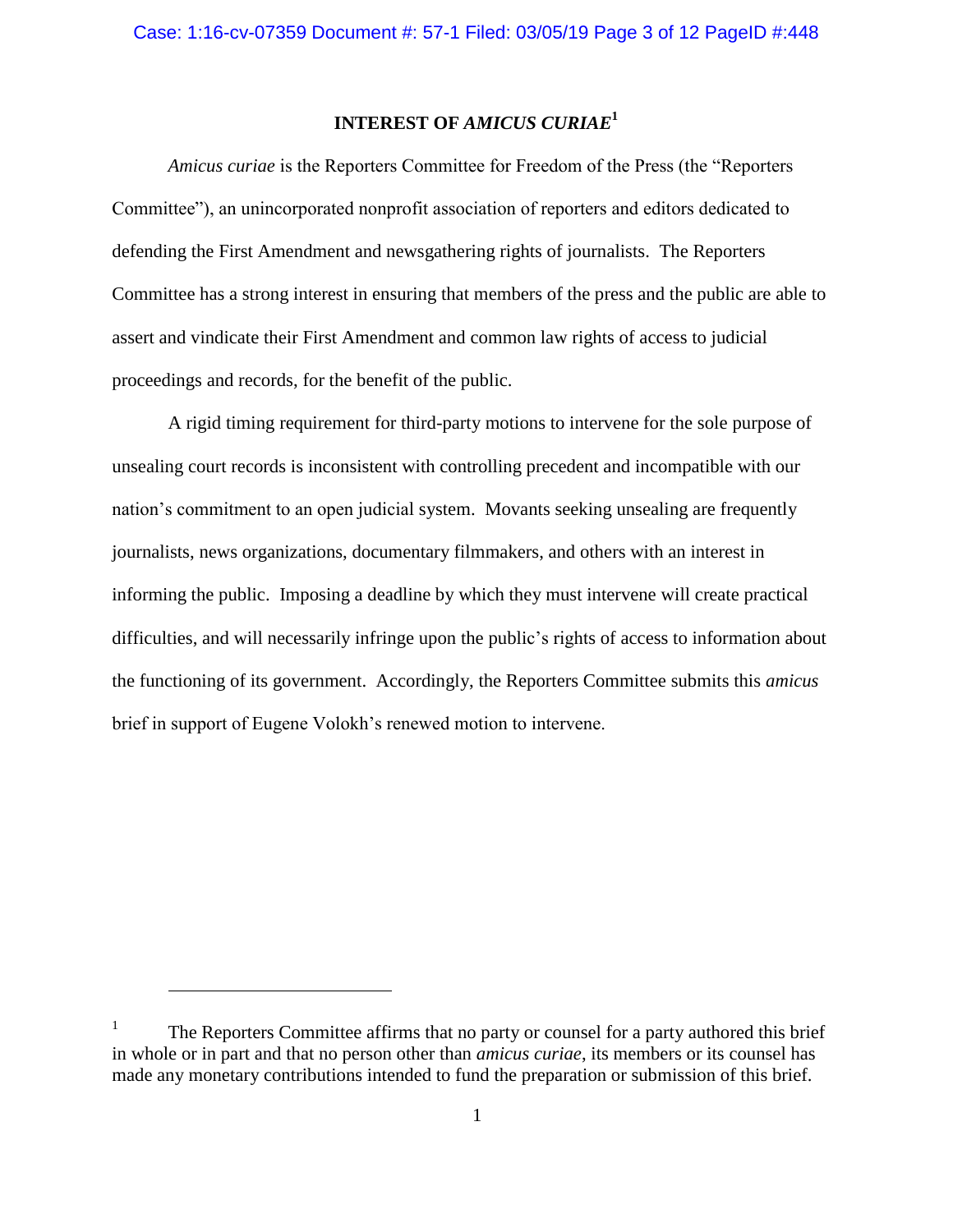#### **ARGUMENT**

The public's First Amendment and common law rights of access to judicial records are "fundamental to a democratic state." *Matter of Cont'l Ill. Sec. Litig.*, 732 F.2d 1302, 1308 (7th Cir. 1984) (citation omitted). These rights allow the public to scrutinize the judicial system; as the Seventh Circuit has recognized, such public scrutiny "(1) promote[s] community respect for the rule of law, (2) provide<sup>[s]</sup> a check on the activities of judges and litigants, and (3) foster<sup>[s]</sup> more accurate fact finding." *Grove Fresh Distribs., Inc. v. Everfresh Juice Co.*, 24 F.3d 893, 897 (7th Cir. 1994), *superseded on other grounds as recognized by Bond v. Utreras*, 585 F.3d 1061, 1068 n.4 (7th Cir. 2009). Public access is particularly valuable in civil cases, where mistakes "may be more likely to inflict costs upon third parties." *Id.* And when parties make the choice to invoke a court's authority by filing a civil suit, "they must accept the openness that goes with subsidized dispute resolution by public (and publicly accountable) officials." *Union Oil Co. of Cal. v. Leavell*, 220 F.3d 562, 568 (7th Cir. 2000).

The Seventh Circuit has held that third parties—including journalists and news organizations—can assert the public's rights of access to judicial records through intervention, even though such intervention "does not fit neatly within the literal language of either section" of Rule 24 of the Federal Rules of Civil Procedure. *Jessup v. Luther*, 227 F.3d 993, 997–98 (7th Cir. 2000) (noting that the rule "was undoubtedly crafted principally for other situations occurring more frequently in federal litigation"). Indeed, numerous "courts have been willing to adopt generous interpretations of Rule 24(b)" so as to provide an effective mechanism for vindicating the public's rights of access to judicial records. *E.E.O.C. v. Nat'l Children's Ctr., Inc.*, 146 F.3d 1042, 1045 (D.C. Cir. 1998).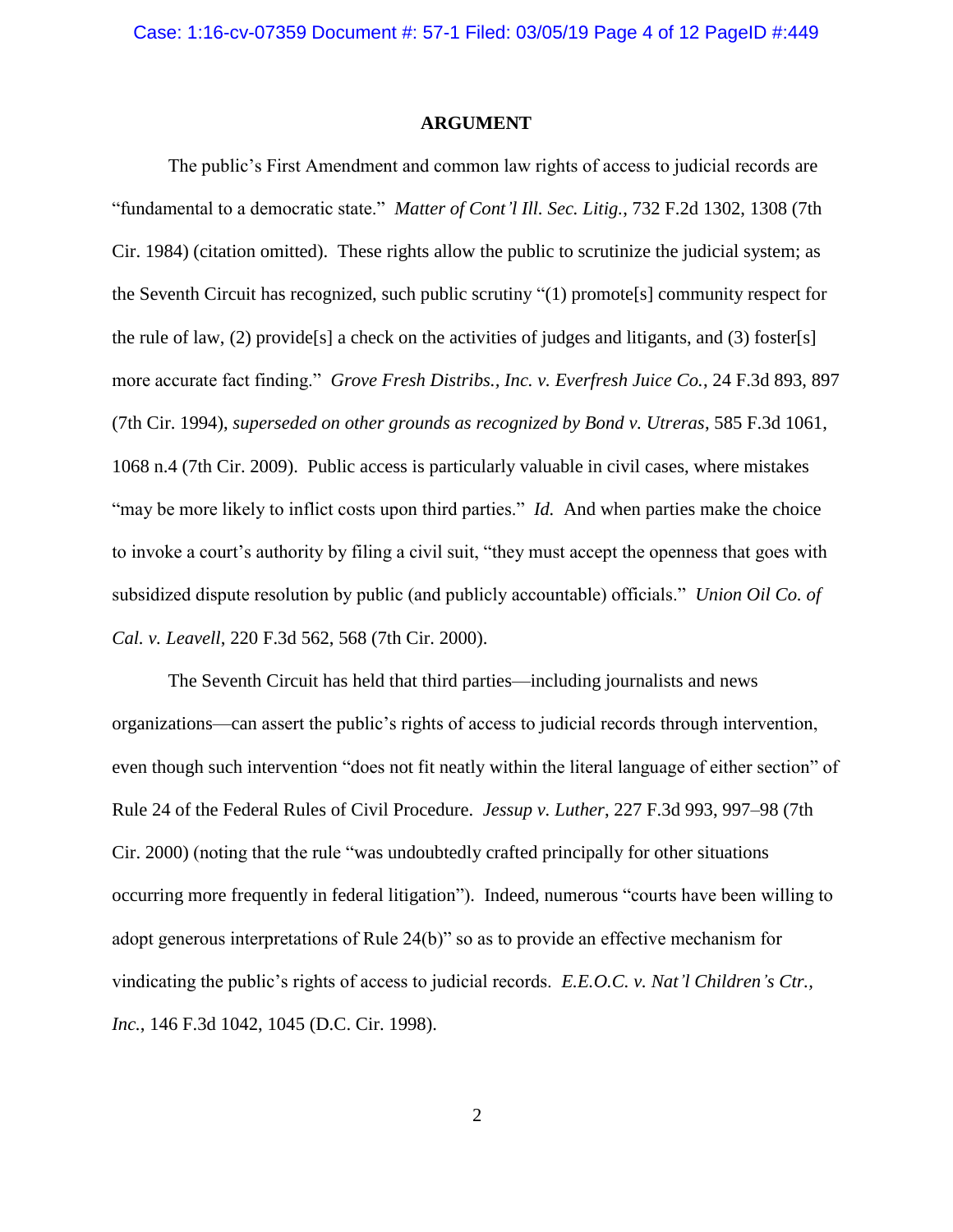## Case: 1:16-cv-07359 Document #: 57-1 Filed: 03/05/19 Page 5 of 12 PageID #:450

Application of the timeliness requirement generally applicable to standard intervention cases to third-party motions to intervene for the purpose of asserting the public's First Amendment and common law rights of access is inconsistent with those rights. In particular, consideration of "the length of time the intervenor knew or should have known of her interest in the case," *Reid L. v. Ill. State Bd. of Educ.*, 289 F.3d 1009, 1018 (7th Cir. 2002), is unworkable in this context, and antithetical to the constitutional and common law presumption in favor of public access that apply to judicial proceedings and records. The public's interest in seeking access to sealed civil and criminal cases is based not only on the subject matter of the sealed case alone, but also on the public's ability to monitor the judicial system more broadly. *See Jessup*, 277 F.3d at 998. A member of the public's interest in a particular case may not be immediately apparent, or may grow or change over time, and journalists and news organizations frequently seek to unseal cases years—or even decades—after they are closed. Indeed, courts can and should take into account changing circumstances over time when determining, in response to a third-party motion to unseal, whether compelling interests exist to keep the judicial records at issue under seal.

## **I. The need for a third-party motion to intervene to unseal records in a case may not be immediately apparent, making any strict timing requirement impracticable.**

Journalists, news organizations, scholars like Volokh, and other members of the public frequently seek to intervene in cases well after final judgment in order to assert the public's right of access to judicial documents. Such third-party intervenors may not have known about the case during its pendency or immediately thereafter, or, even if they did, may not have yet

3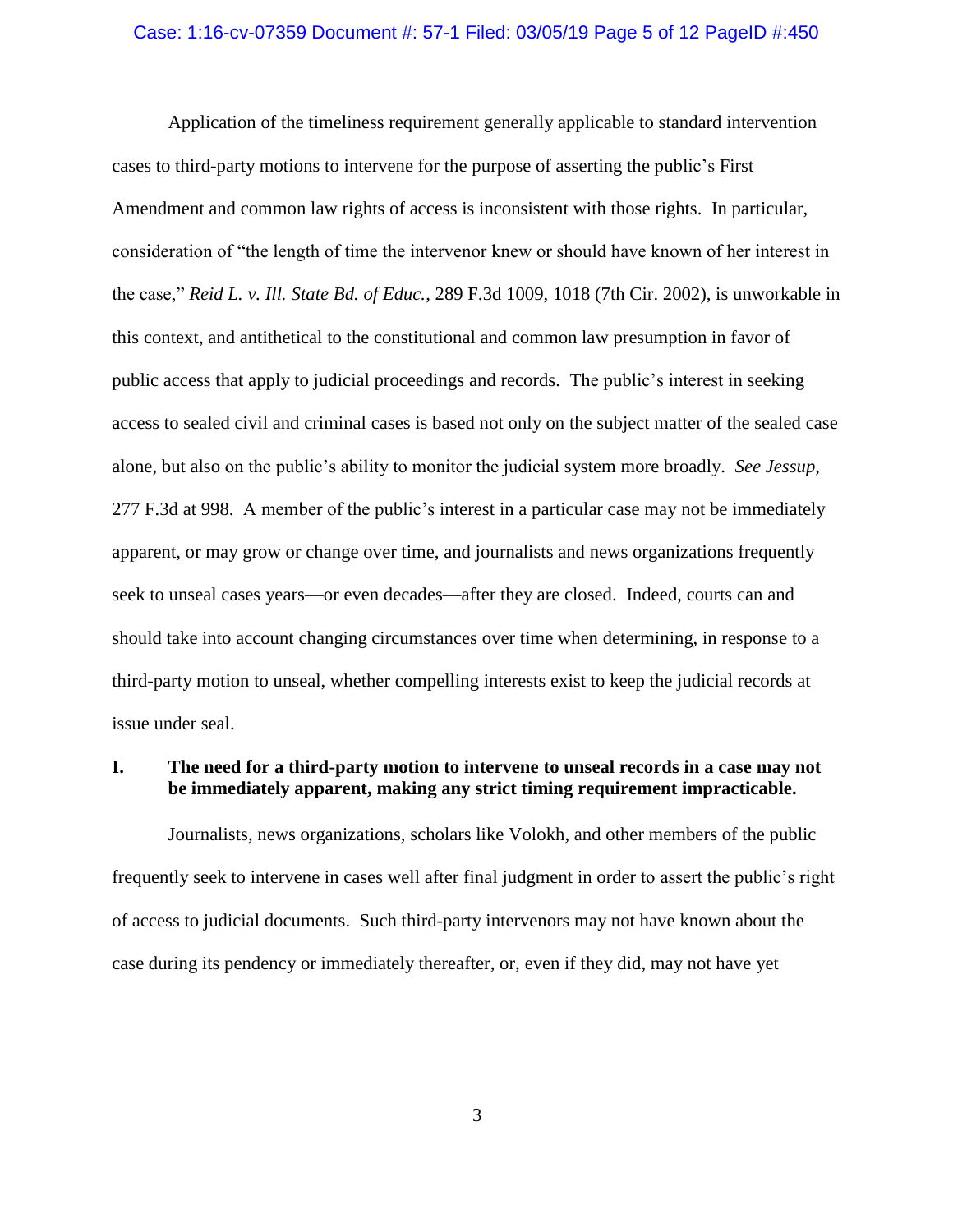#### Case: 1:16-cv-07359 Document #: 57-1 Filed: 03/05/19 Page 6 of 12 PageID #:451

realized the newsworthiness or the public's specific interest in unsealing that particular case.<sup>2</sup> Numerous journalistic, economic, and other practical considerations can affect a journalist's immediate ability to unseal a sealed case. Thus, a court giving weight to when an intervenor knew or should have known of her interest in the matter does not fit neatly with third-party interventions brought solely to unseal judicial records. *See In re Pineapple Antitrust Litig.*, No. 04 MD. 1628 RMB MHD, 2015 WL 5439090, at \*2 (S.D.N.Y. Aug. 10, 2015) ("The decision whether a potential investigatory story is newsworthy is ultimately for the journalist to make  $\ldots$ .").

Among many editorial reasons for potential delays, journalists may intervene in a longclosed matter because it has become more newsworthy based on present-day events. For example, in 2016, the Reporters Committee and Time Inc. moved to intervene and unseal judicial documents from the 1999 settlement of a class action lawsuit related to the construction of Trump Tower in New York City. *See Hardy v. Equitable Life Assurance Soc'y of U.S.*, 697 F. App'x 723, 724–25 (2d Cir. 2017). The public became far more interested in the settlement when a named party to the suit, Donald J. Trump, ran for—and was elected—president of the United States. *Hardy v. Kaszycki & Sons*, 2017 WL 6805707, at \*3 (S.D.N.Y. Nov. 21, 2017). The documents, unsealed in 2017, revealed that Trump had paid almost \$1.4 million to settle claims related to the hiring of undocumented Polish workers in connection with the demolition of a Manhattan building to make way for Trump Tower, and were reported on by numerous national news outlets. *See, e.g.*, Ryan Teague Bechwith, *Donald Trump Paid \$1.4 Million in a* 

 $\overline{a}$ 

<sup>2</sup> This is especially true when parties' names are obscured from public view. *See Doe v. City of Chicago*, 360 F.3d 667, 669 (7th Cir. 2004) ("The concealment of a party's name impedes public access to the facts of the case, which include the parties' identity.").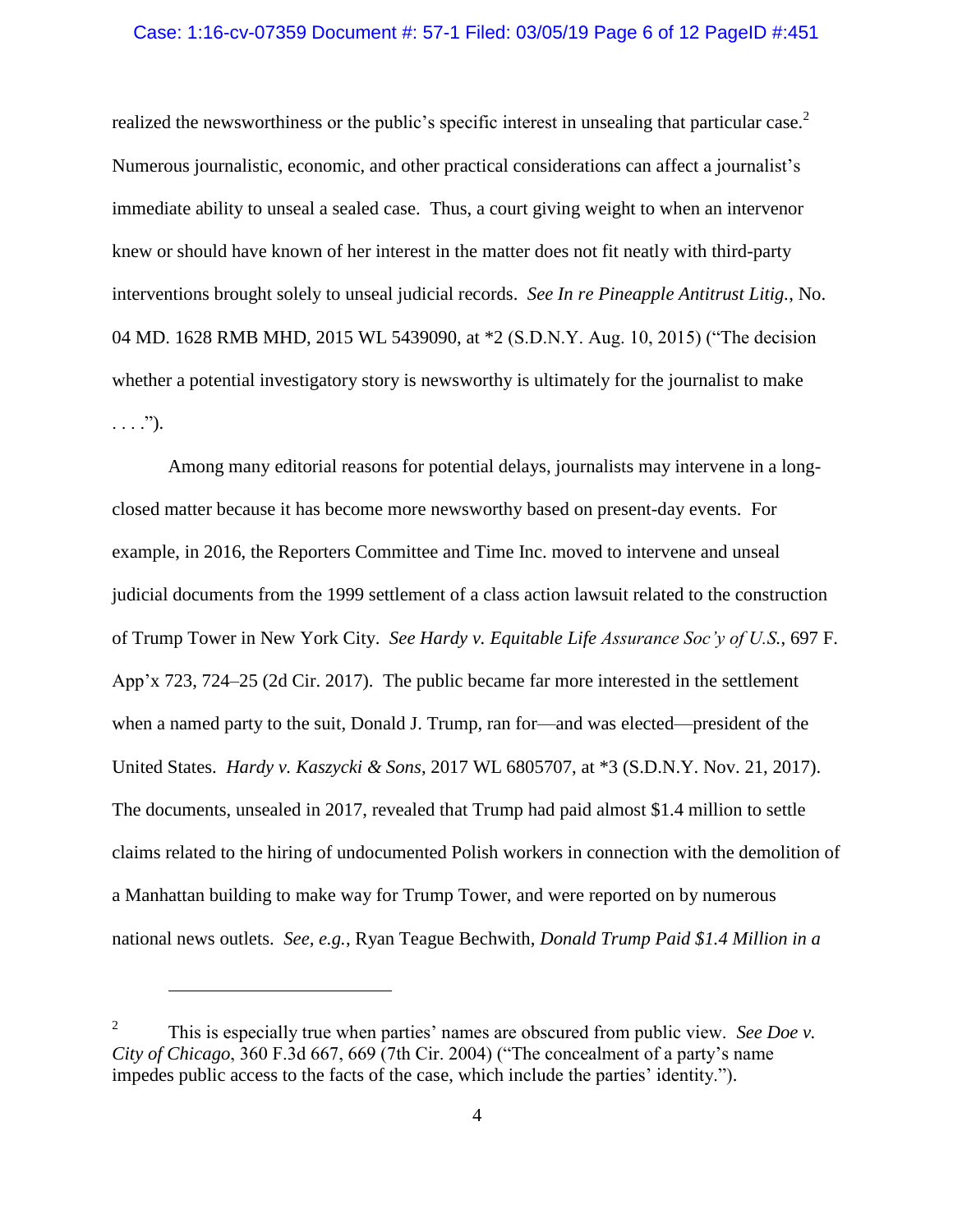#### Case: 1:16-cv-07359 Document #: 57-1 Filed: 03/05/19 Page 7 of 12 PageID #:452

*Dispute Over Undocumented Workers. Read the Newly Unsealed Legal Papers*, TIME (Nov. 27, 2017), [https://perma.cc/DT42-ZRNY;](https://perma.cc/DT42-ZRNY) Charles V. Bagli, *Trump Paid Over \$1 Million in Labor Settlement, Documents Reveal*, N.Y. Times (Nov. 27, 2017), [https://perma.cc/6BUQ-MV8J.](https://perma.cc/6BUQ-MV8J)

In addition, investigative reporters and historians may dig deeper into a years-old case to provide a richer prospective on prior newsworthy events. For example, the Reporters Committee, along with journalist and historian Eliot Carlson and a coalition of historical organizations, successfully petitioned the Northern District of Illinois in 2014 to unseal transcripts of witness testimony given before a 1942 grand jury. *See Carlson v. United States*, 837 F.3d 753, 756–57 (7th Cir. 2016). The grand jury testimony was part of the government's attempted prosecution of a *Chicago Tribune* reporter for alleged violations of the Espionage Act at the height of World War II, based on a front-page story that some believed revealed that the Navy had secretly cracked the code used by Japanese forces to encrypt their communications. *Id.* Carlson used the transcripts—unsealed in 2016, seventy-four years after the grand jury was convened—in his book about the incident, to explain why the grand jury did not indict the *Tribune* reporter. *See* Katherine Rosenberg-Douglas, *1942 Tribune Story Implied Americans Cracked Japanese Code. Documents Show Why Reporter Not Indicted*, Chi. Tribune (Oct. 28, 2017), [https://bit.ly/2Sl8vVy.](https://bit.ly/2Sl8vVy) Similarly, the Tenth Circuit recently affirmed the unsealing of seventy-five-year-old grand jury records related to a 1946 Georgia lynching after a book author requested access to them as part of his research. *See Pitch v. United States*, No. 17-15016, 2019 WL 512157, at  $*1$  (11th Cir. Feb. 11, 2019).

Journalists and news organizations cannot immediately move to intervene and unseal judicial records in all sealed matters; the costs of litigation and the economics of the news industry mean they must be selective about which matters they pursue. As professor and veteran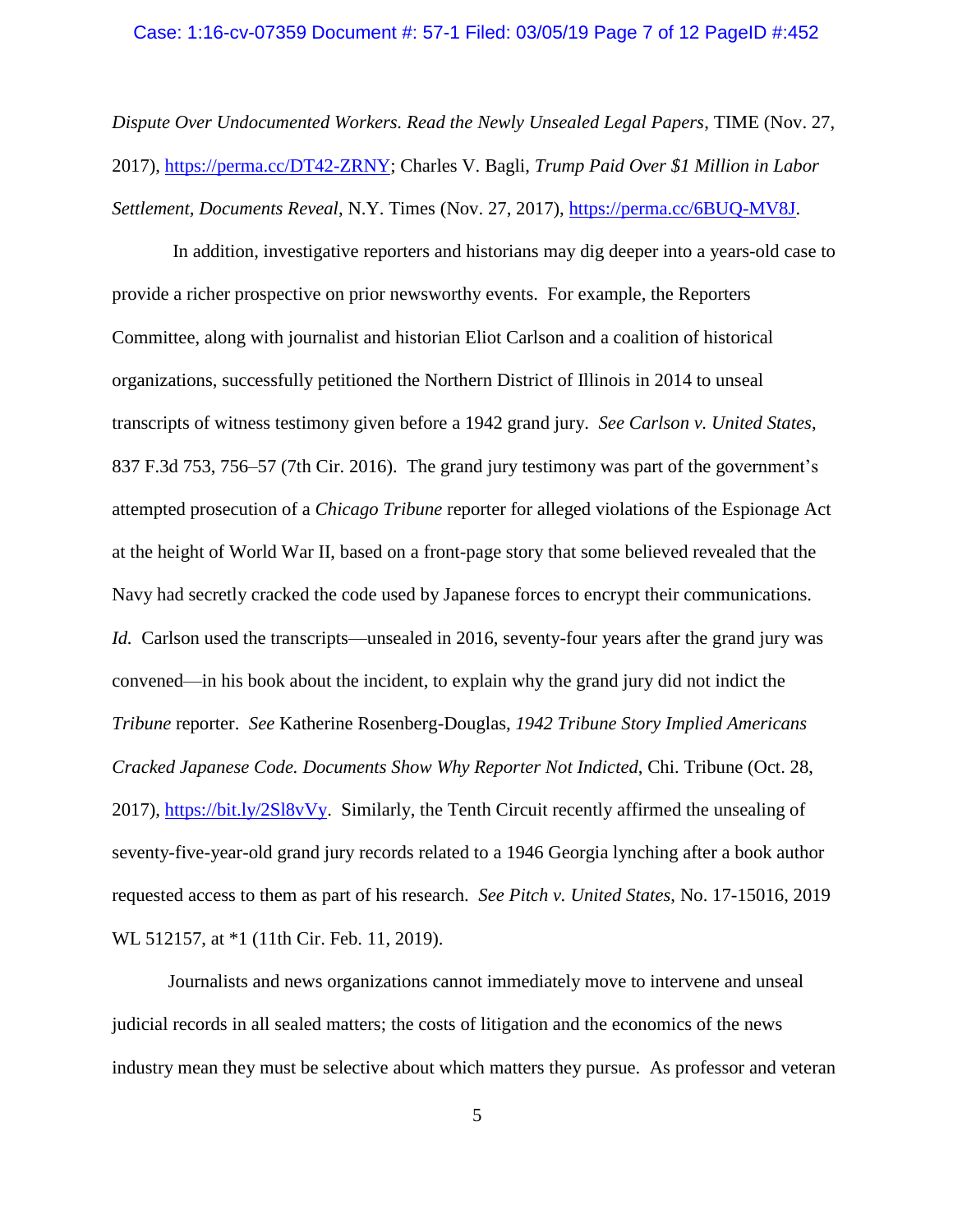#### Case: 1:16-cv-07359 Document #: 57-1 Filed: 03/05/19 Page 8 of 12 PageID #:453

journalist Toni Locy tells journalists in her textbook on legal news reporting, "The reality is that the news media cannot afford to question every move made by a judge. A legal challenge can drag on for months, if not years, and few news organizations can afford to cover the cost. You cannot fight every battle." Toni Locy, *Covering America's Courts* 149 (2013). This is particularly true given the financial challenges faced by the news industry today. In a survey of top news editors of print and online news organizations across the country in 2015, a plurality of respondents (44%) said their own newsroom's ability to pursue "offensive" lawsuits—such as seeking access to closed court proceedings and sealed judicial records—was less than it was a decade before. Knight Foundation, *In Defense of the First Amendment: U.S. News Leaders Feel Less Able to Confront Issues in the Digital Age* (2016), [https://perma.cc/NWT8-YXKY.](https://perma.cc/NWT8-YXKY) Most cited financial considerations as a reason for the diminished capacity to challenge sealing. *Id.*  Thus, it is often necessary for news organizations to wait to pursue litigation until they are certain of the newsworthiness of the specific documents at issue. *See also Pansy v. Borough of Stroudsburg*, 23 F.3d 772, 780 (3d Cir. 1994) ("[I]n cases dealing with access to information, the public and third parties may often have no way of knowing at the time a confidentiality order is granted what relevance the settling case has to their interests.").

A rigid time limit for intervention, however, would require journalists to move immediately to unseal anything that *could* possibly be newsworthy or risk losing the right to do so forever. Without the time and context to fully understand the scope and depth of their interests in a particular sealed case, such a rule risks journalists misjudging the news value of a specific case. If journalists seek to intervene in a case they later determine is of less pressing interest to the public, they burden courts with motions to intervene they might not otherwise file, increase costs on parties, and use their own limited resources at the expense of later pursuing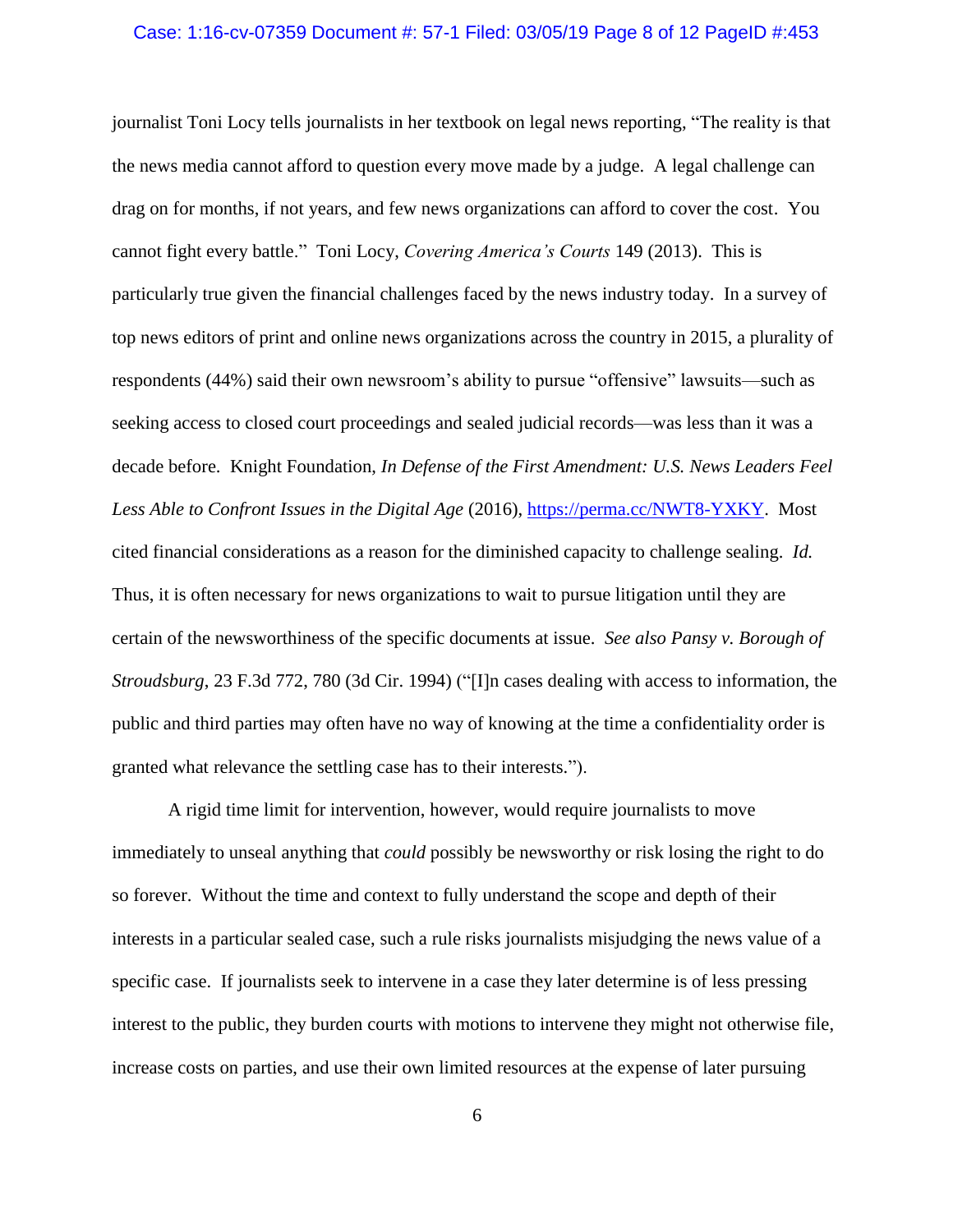#### Case: 1:16-cv-07359 Document #: 57-1 Filed: 03/05/19 Page 9 of 12 PageID #:454

other records that are ultimately of much greater interest. Conversely, if they decide not to seek the records immediately, they could be foreclosed from doing so in the future, when their (and the public's) interests in them becomes more apparent. *Cf. Stallworth v. Monsanto Co.*, 558 F.2d 257, 264–65 (5th Cir. 1977) (finding that, in a Rule 24 timeliness analysis, considering the time when a would-be intervenor first became aware of a case "would induce both too much and too little intervention," contrary to the purposes of Rule 24 to foster judicial efficiency and to protect interested non-parties). Given that the public's interest—and thus those of a journalist, news organization, filmmaker, or any other third party—in records can grow over time, it is more practical to permit them to intervene whenever they "appreciate the significance of a suit," *id.* at 265, rather than based on an arbitrary deadline.

## **II. In determining a motion to unseal, a court must consider current circumstances to determine whether compelling interests overcome the presumptions of access, which is incompatible with a strict time limit.**

When evaluating a request to unseal judicial records and determining whether countervailing or compelling interests overcome the common law or First Amendment presumptions of access, a court must look to *current* circumstances. In *Hardy*, for example, the district court considered Trump's current role as president when deciding to unseal records from the two-decades old class action lawsuit related to the construction of Trump Tower. 2017 WL 6805707, at \*3 ("[T]he weight of the presumption is further strengthened by the public's interest in obtaining access to records from a class action lawsuit to which the now-President of the United States was a party."); *see also Newsday LLC v. Cty. of Nassau*, 730 F.3d 156, 163 n.8, 165 n.10 (2d Cir. 2013) (explaining that, when considering a motion to unseal the transcript of a closed proceeding, judges have "the benefit of hindsight," which provides additional knowledge not available when first deciding on closure); *Copley Press, Inc. v. Superior Court*, 63 Cal. App.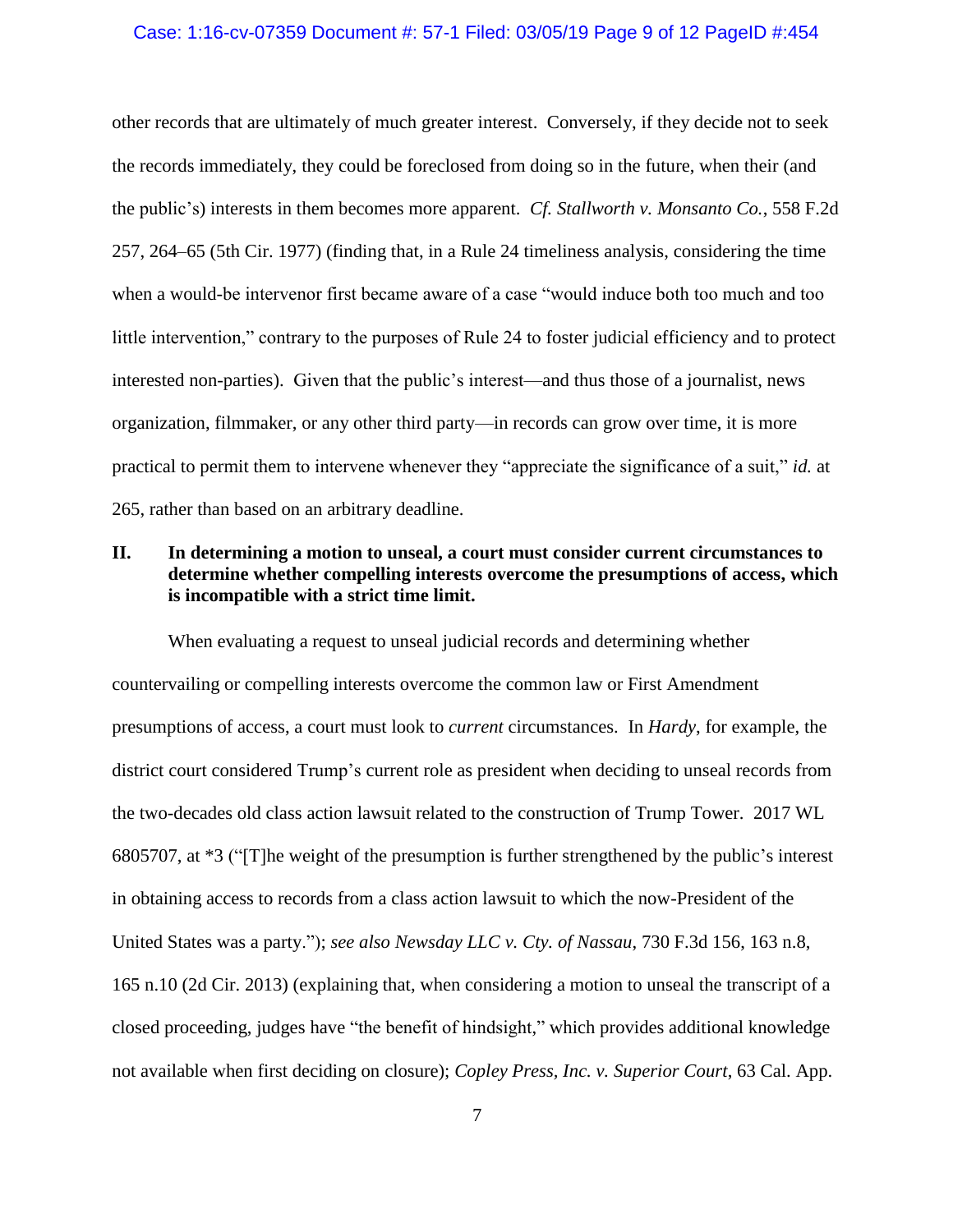## Case: 1:16-cv-07359 Document #: 57-1 Filed: 03/05/19 Page 10 of 12 PageID #:455

4th 367, 374 (1998) ("Due to its temporary nature and its infringement upon the public right to know, a sealing order in a civil case is always subject to continuing review and modification, if not termination, upon changed circumstances.").

In addition to precedent, common sense also dictates that courts must evaluate motions to unseal judicial records based on current facts, because changing circumstances can render obsolete the reasons that may have initially supported a sealing order. Not only can interests in favor of disclosure increase over time, but also the existence of countervailing interests in favor of nondisclosure often—if not always—disappear over time. *See* T.S. Ellis III, *Sealing, Judicial Transparency and Judicial Independence*, 53 Vill. L. Rev. 939, 949 (2008) (law review article by a federal judge explaining that "courts have recognized relatively few interests that justify curtailing the public's First Amendment and common law rights of access. Each of these interests is limited in its duration or applicability, and although the specific duration is often unknown at the time of sealing, no legitimate interest warrants perpetual protection."); *see, e.g.*, *United States v. Moten*, 582 F.2d 654, 661 (2d. Cir. 1978) (stating that sealing is justified only so long as the existence of the underlying compelling interest, which in this case was only until an ongoing criminal investigation was completed). Indeed, this Court acknowledged in its order striking Volokh's motion to unseal that overriding interests supporting sealing likely no longer exist for much of the sealed record in this case. *See* Memorandum Order, *Doe v. Does*, No. 16 cv-7359, at \*6 (N.D. Ill. Feb. 12, 2019), ECF. No. 54.

"The judge is the primary representative of the public interest in the judicial process," *Citizens First Nat. Bank of Princeton v. Cincinnati Ins. Co.*, 178 F.3d 943, 945 (7th Cir. 1999), and thus must ensure the public's rights of access are fully protected. Indeed, courts can—and should—*sua sponte* consider whether documents are properly sealed under the First Amendment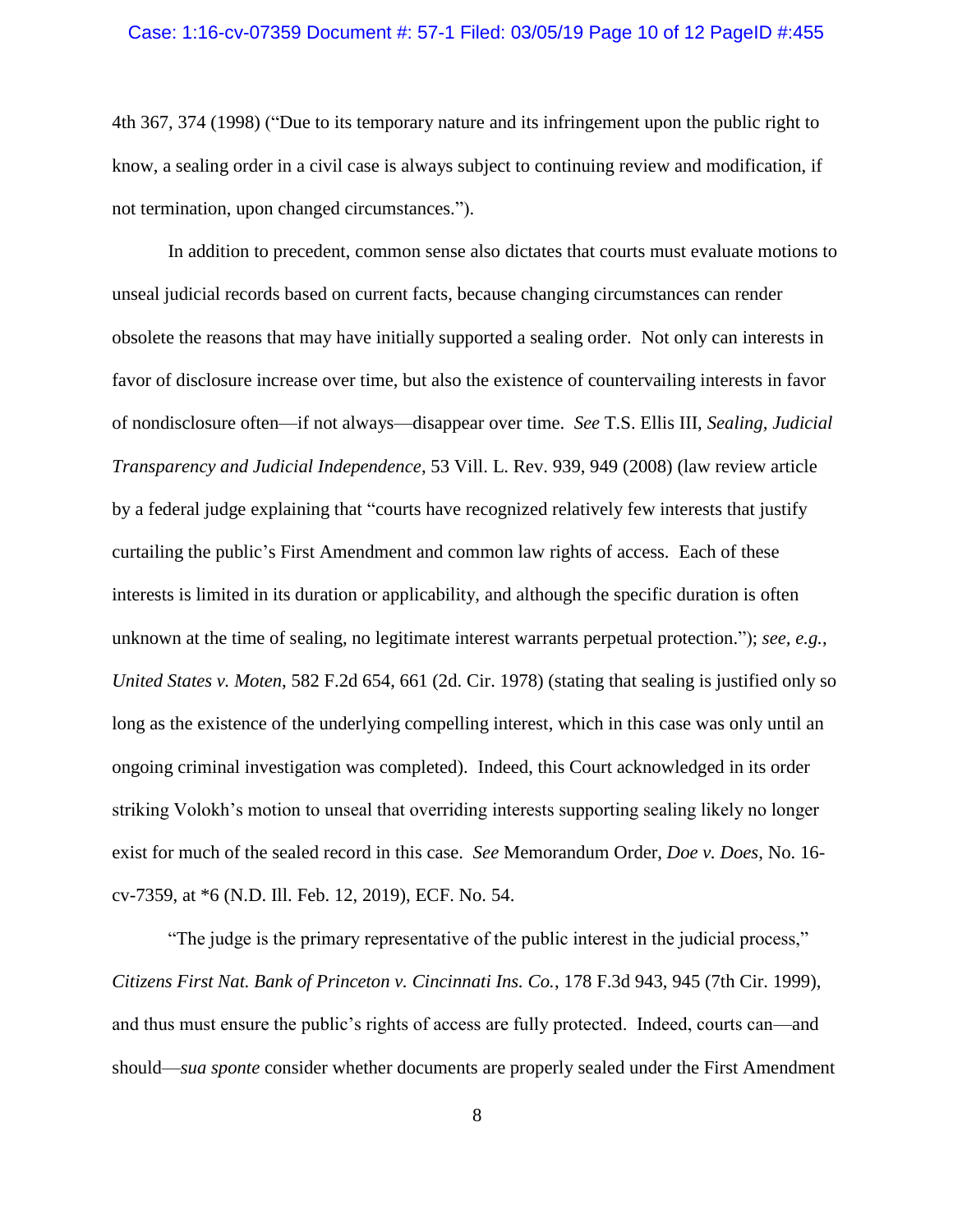and common law, meaning "an argument against sealing [is not] the kind of argument that can be waived." *Shane Grp., Inc. v. Blue Cross Blue Shield of Mich.*, 825 F.3d 299, 307 (6th Cir. 2016). A journalist or news organization's motion to intervene to unseal helps a court properly consider the public's interests in access to records in a case, and so a court should not so narrowly read Rule 24 to impede its own ability to vindicate the public's interest in open judicial proceedings.

#### **CONCLUSION**

For the foregoing reasons, the Reporters Committee respectfully requests that the Court grant Eugene Volokh's motion to intervene and to unseal the record in the above captioned case.

Respectfully submitted,

/s/ Brendan J. Healey Brendan J. Healey (ARDC #6243091) MANDELL MENKES LLC One North Franklin, Suite 3600 Chicago, IL 60606 Telephone: (312) 251-1006 Facsimile: (312) 759-2189 bhealey@mandellmenkes.com *Counsel of record*

Bruce D. Brown Katie Townsend Caitlin V. Vogus THE REPORTERS COMMITTEE FOR FREEDOM OF THE PRESS 1156 15<sup>th</sup> St. NW, Suite 1020 Washington, D.C. 20005 Telephone: (202) 795-9300 Facsimile: (202) 795-9310 *Of counsel*

Dated: March 5, 2019